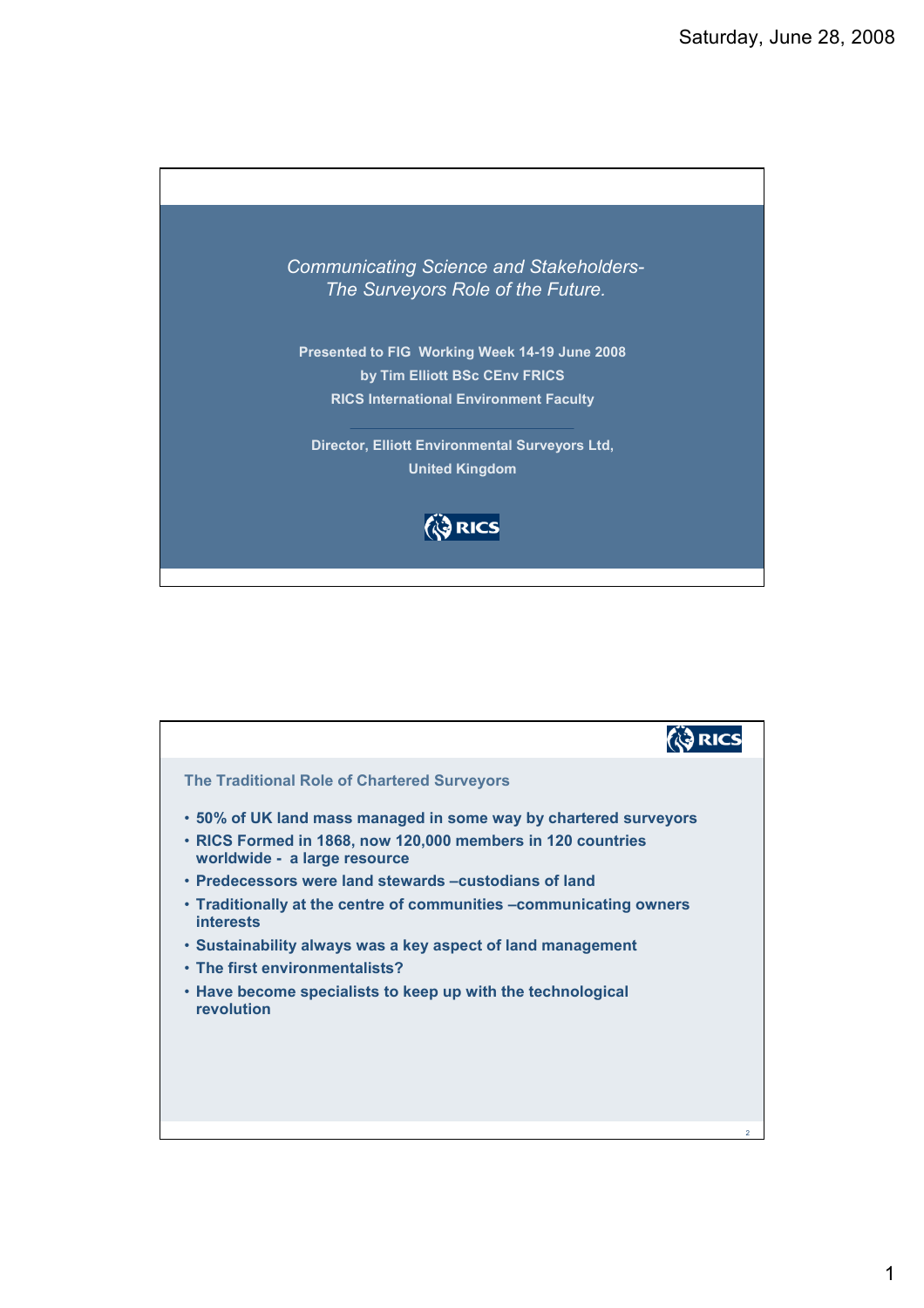

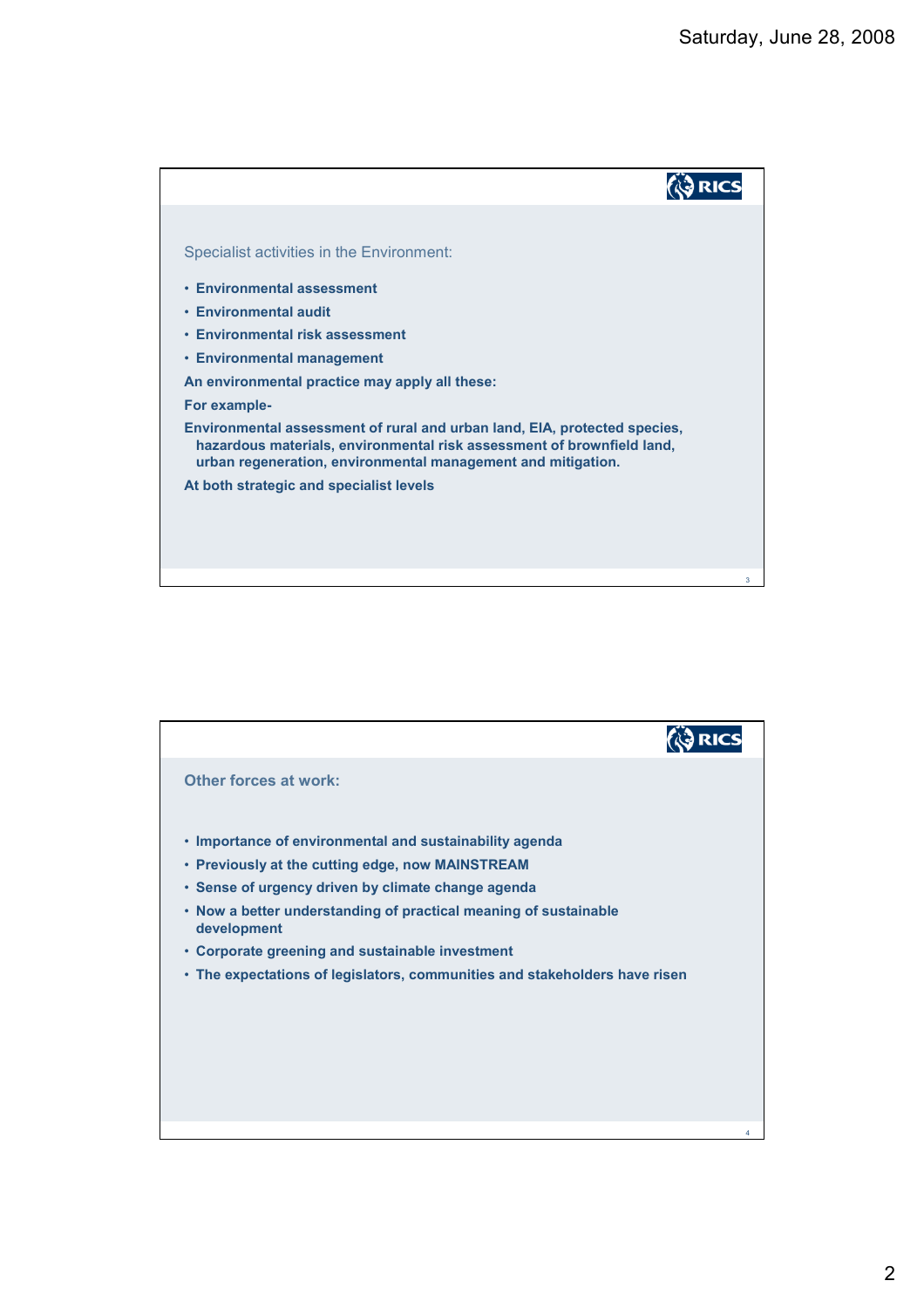

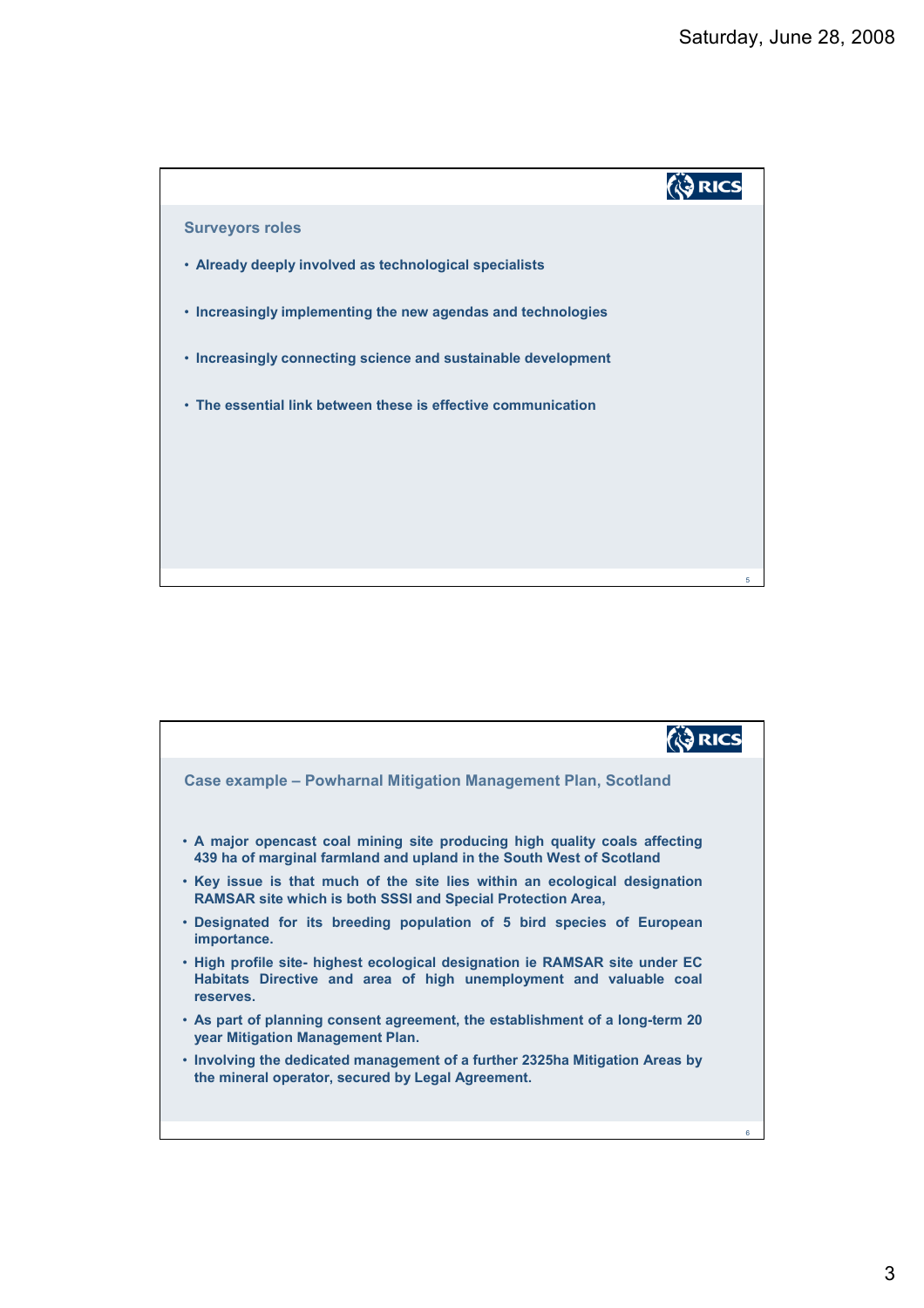

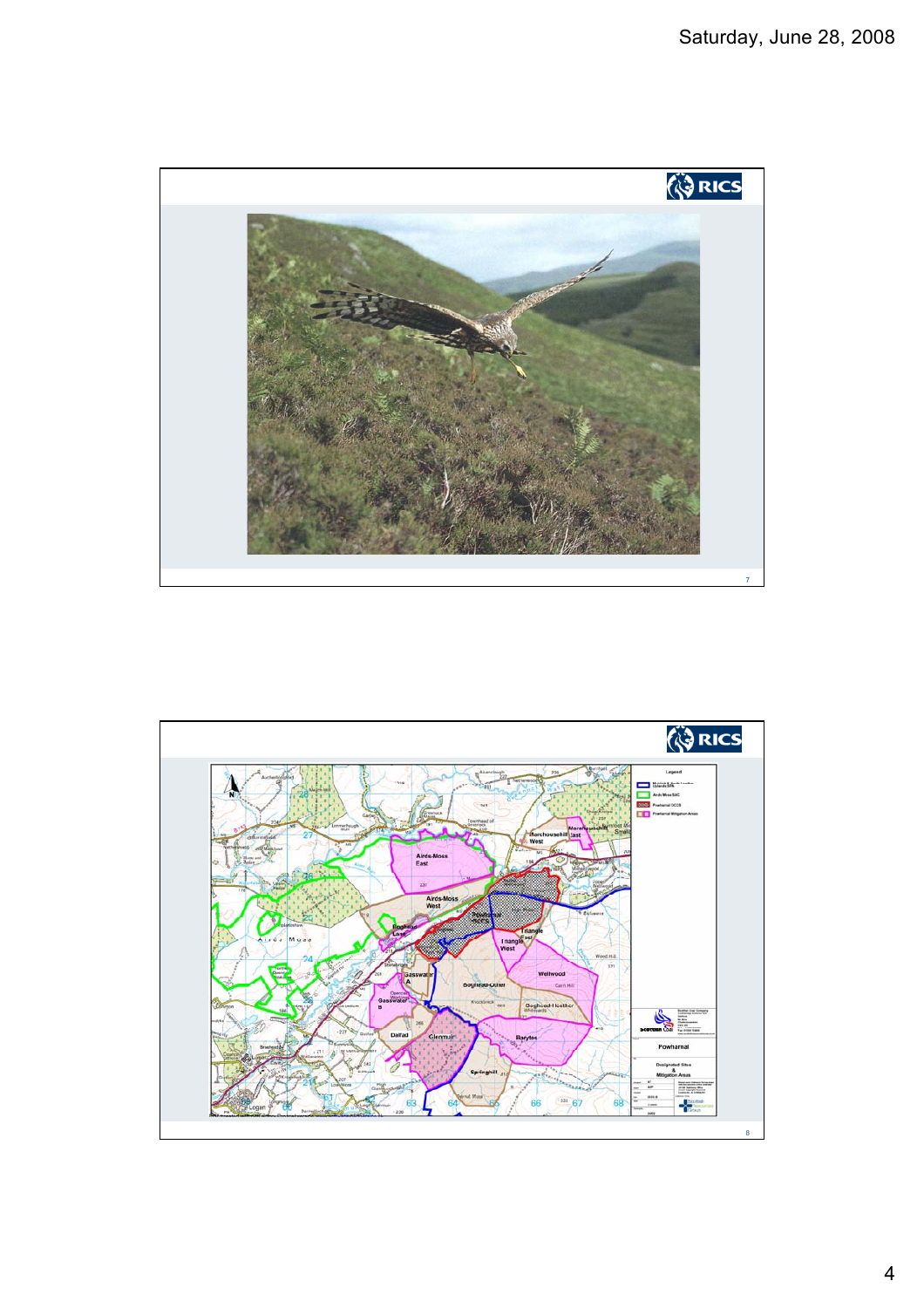

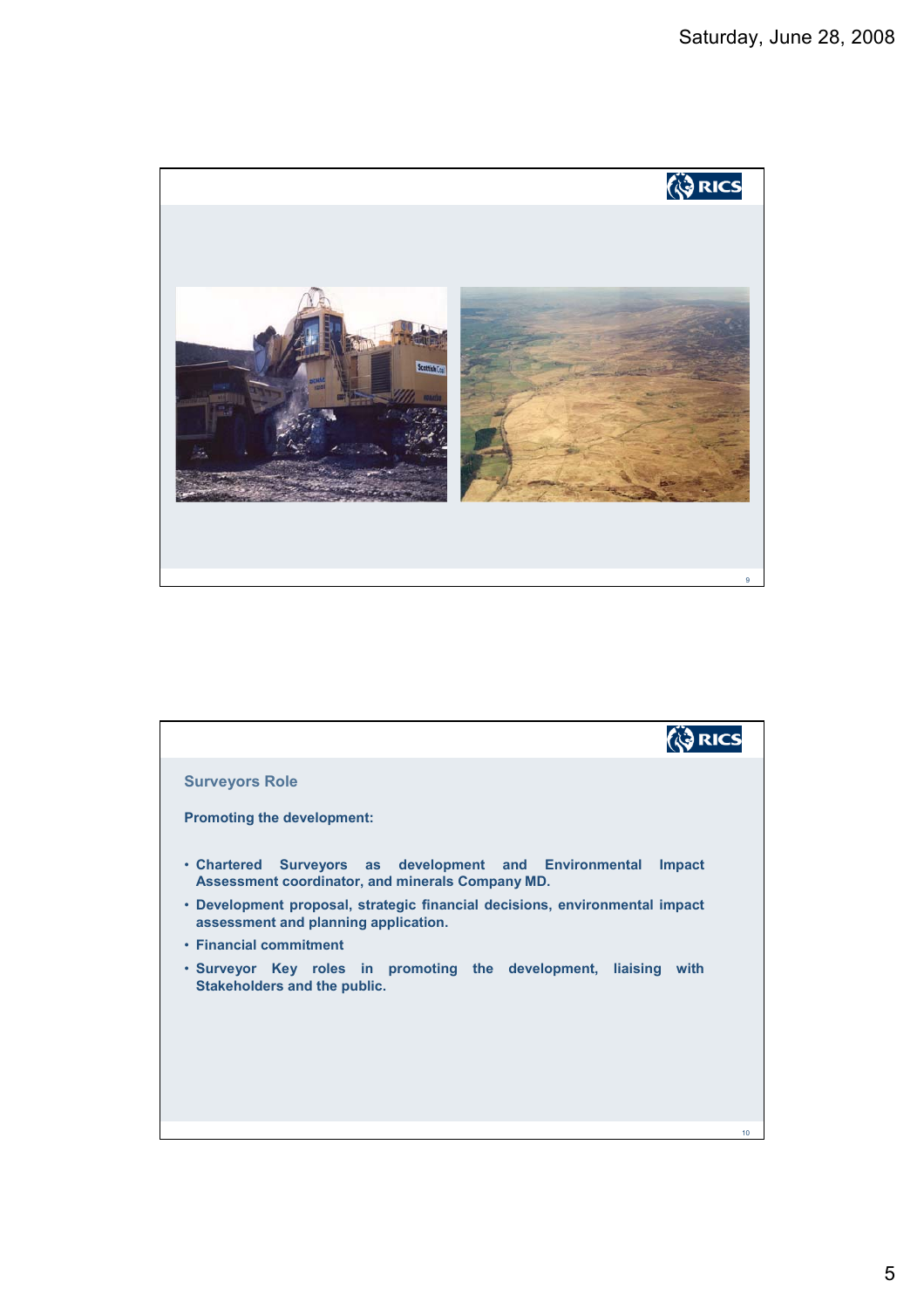

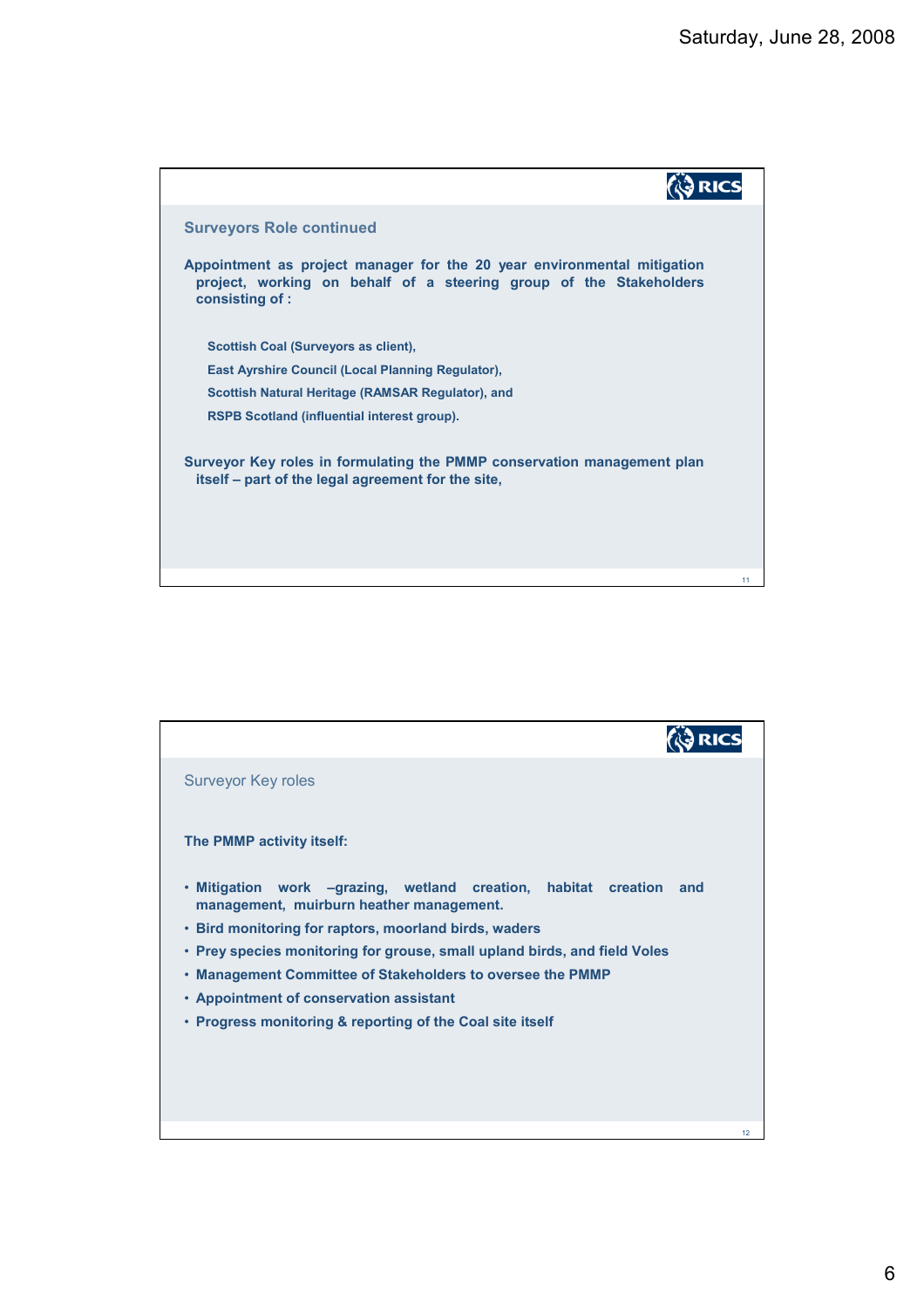

|                                                                                                                                                                                                                                                                                                                                                                                                                                      | <b>ORICS</b> |
|--------------------------------------------------------------------------------------------------------------------------------------------------------------------------------------------------------------------------------------------------------------------------------------------------------------------------------------------------------------------------------------------------------------------------------------|--------------|
| <b>Project Structure</b>                                                                                                                                                                                                                                                                                                                                                                                                             |              |
| Scottish<br>'ีี่≃ิก<br>Group<br><b>RSPB</b><br>Scottish<br>ADAS BTO<br><b>PMMP Committee</b><br><b>Hesources</b><br><b>Funding</b><br><b>Wildlife Monitoring</b><br>ELLIOTT<br>ELLIOTT<br><b>Project Manager</b><br>ELLIOTT<br><b>ADAS</b><br><b>Environmental Specialists</b><br><b>GIS Data Manager</b><br>Wildlife<br><b>Manager</b><br><b>Annual Management</b><br><b>Mitigation</b><br><b>Contractors</b><br><b>Contractors</b> |              |
|                                                                                                                                                                                                                                                                                                                                                                                                                                      | 14           |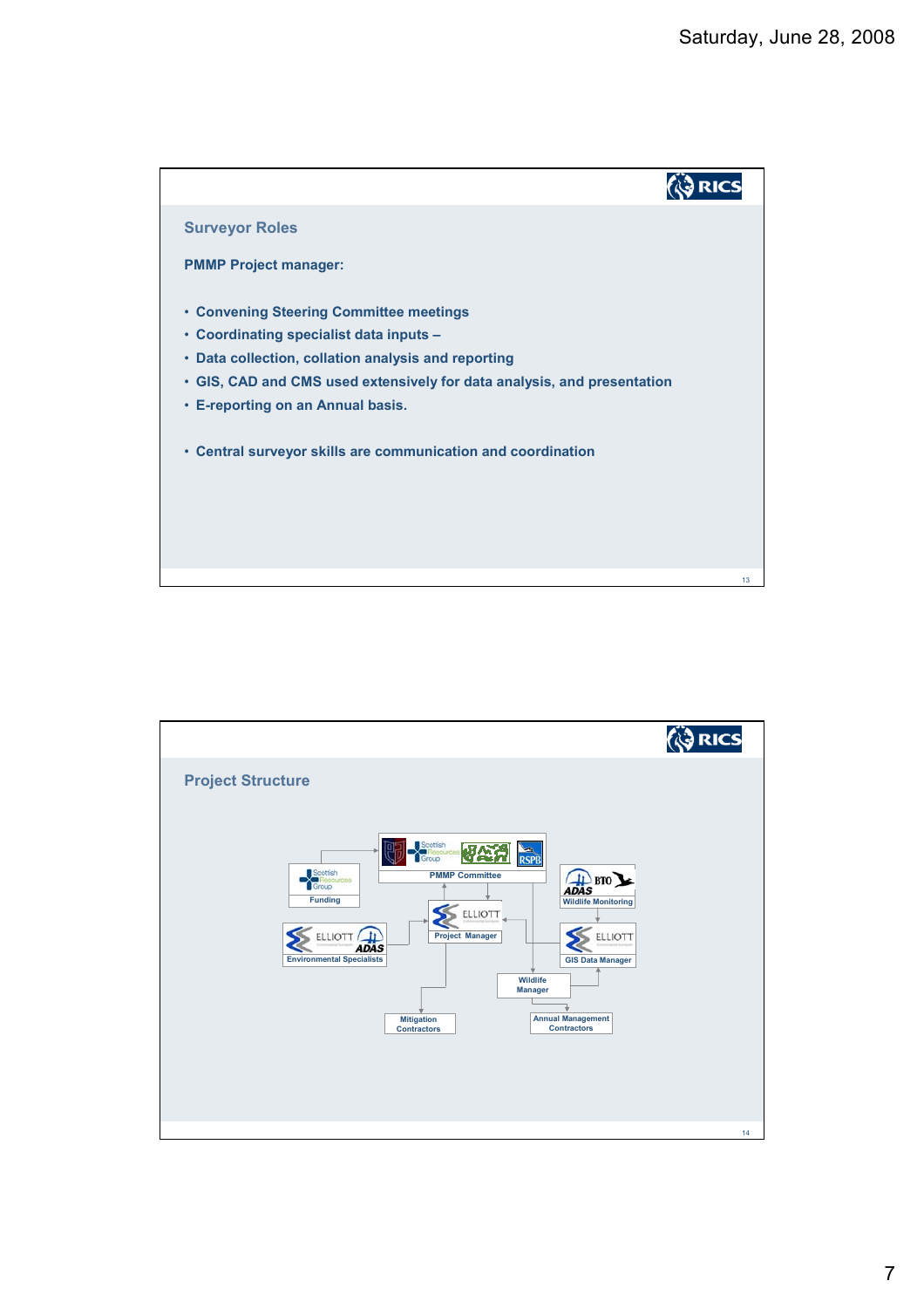